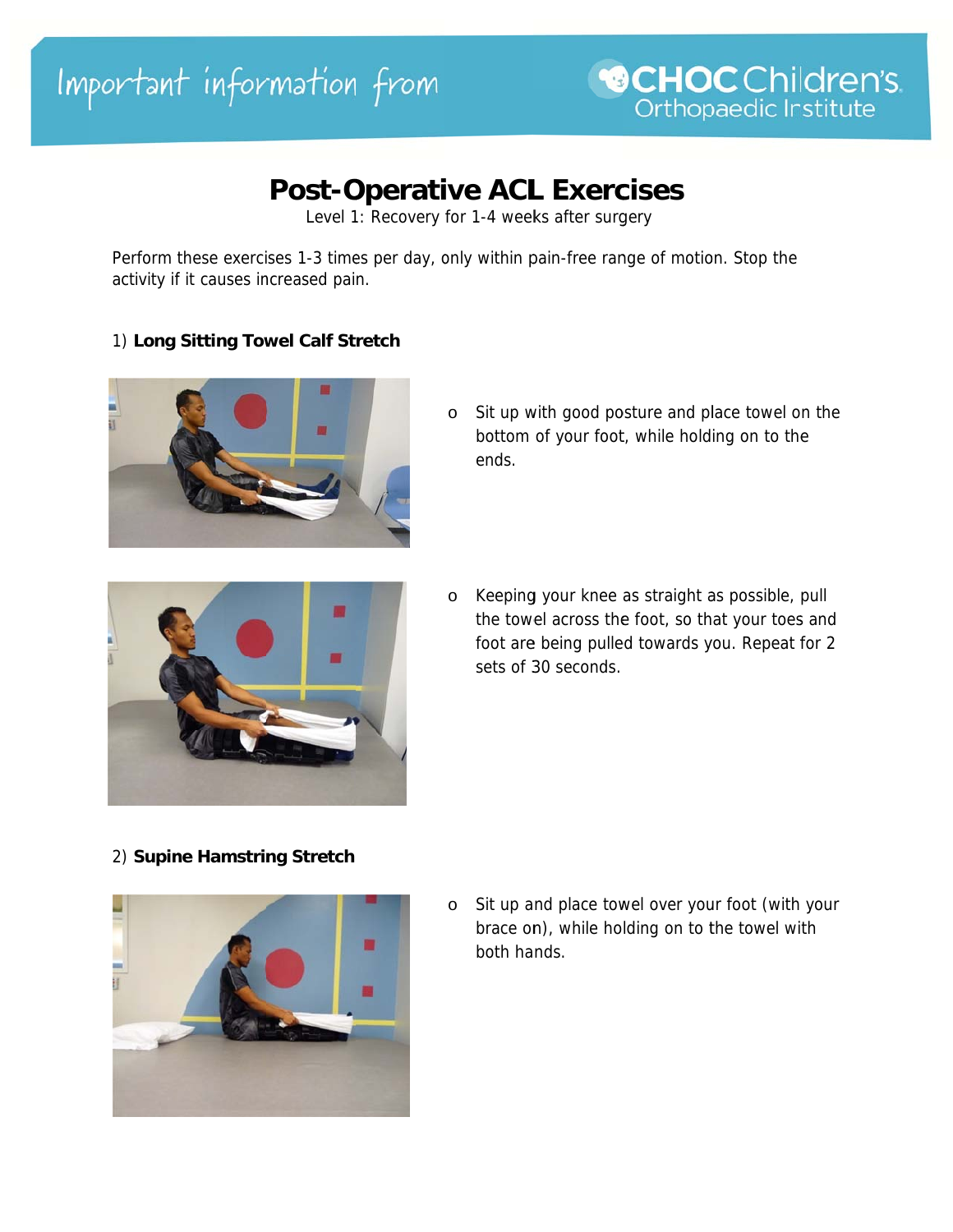

o Lie down on your back and bring your leg up until you feel a stretch in the back of your leg. Hold this for 30 seconds. Repeat this twice, holding 30 seconds each time. ,<br>olled

# 3) **Quad Sets**



- o Lie down on your back and place a small ro towel behind your knee.
- o Tighten the muscles at the front of your leg with a towel under your knee, and hold 3-5 Tighten the muscles at the front of your leg<br>with a towel under your knee, and hold 3-5<br>seconds. Repeat for 2 sets of 10 repetitions.

#### 4) **Ankle e Pumps**



- o Lie on your back, or sit in a chair.
- o Lift your ankles and toes up, then point them down. Repeat this for 2 sets of 10 repetitions.